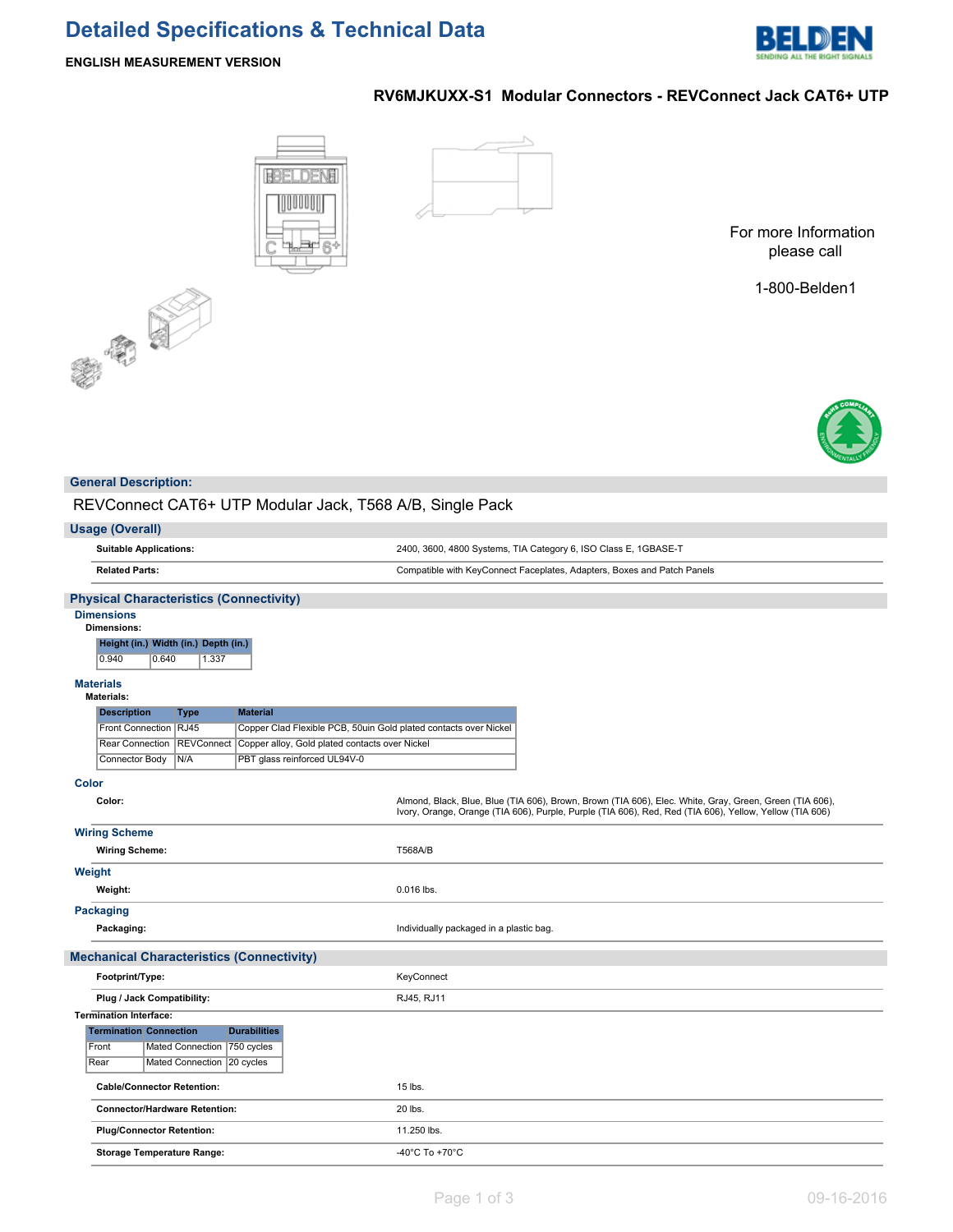# **Detailed Specifications & Technical Data**



### **ENGLISH MEASUREMENT VERSION**

## **RV6MJKUXX-S1 Modular Connectors - REVConnect Jack CAT6+ UTP**

| Installation Temperature Range:                                  | $-10^{\circ}$ C 10 $+60^{\circ}$ C                                                                                                                                        |
|------------------------------------------------------------------|---------------------------------------------------------------------------------------------------------------------------------------------------------------------------|
| <b>Operating Temperature Range:</b>                              | $-10^{\circ}$ C To $+60^{\circ}$ C                                                                                                                                        |
| <b>Tool Compatibility:</b>                                       | REVConnect Termination Tool (p/n RVUTT01)                                                                                                                                 |
| <b>Applicable Specifications and Agency Compliance (Overall)</b> |                                                                                                                                                                           |
| <b>Applicable Standards &amp; Environmental Programs</b>         |                                                                                                                                                                           |
| <b>UL Rating:</b>                                                | UL94V-0                                                                                                                                                                   |
| <b>IEEE Specification:</b>                                       | Power Over Ethernet (PoE) IEEE 802.3at type 1 and 2 (up to 30W), IEEE802.3bt/D1.7 type 3 and 4 (up to<br>100W), CISCO UPOE (up to 60W), Power over HDBaseTTM (up to 100W) |
| EU Directive 2002/95/EC (RoHS):                                  | Yes                                                                                                                                                                       |
| EU RoHS Compliance Date (mm/dd/yyyy):                            | 07/01/2006                                                                                                                                                                |
| MII Order #39 (China RoHS):                                      | <b>EUP 50</b>                                                                                                                                                             |
| <b>Telecommunications Standards:</b>                             | Category 6 - TIA 568.C.2, Category 6 - ISO/IEC 11801:2002 Ed.2                                                                                                            |
| <b>Safety Listing:</b>                                           | c(UL)us Listed                                                                                                                                                            |
| <b>Other Specification:</b>                                      | UL 1863, IEC 60603-7, FCC part 68-F                                                                                                                                       |
| <b>Suitability</b>                                               |                                                                                                                                                                           |

**Suitability - Indoor:** Yes - Indoor

#### **Transmission Characteristics (Connectivity)**

**Mated Connection Table 1:**

| Frequency<br>(MHz) | Max.<br>TIA* (dB) | Max.<br><b>Insertion Loss Insertion Loss</b><br>Belden** (dB) | Min.<br><b>NEXT</b><br>TIA* (dB) | Min.<br><b>NEXT</b><br>Belden** (dB) TIA* (dB) | Min.<br><b>FEXT</b> | Min.<br><b>FEXT</b><br>Belden** (dB) |
|--------------------|-------------------|---------------------------------------------------------------|----------------------------------|------------------------------------------------|---------------------|--------------------------------------|
| 1.000              | 0.100             | 0.100                                                         | 75.000                           | 77.000                                         | 75,000              | 77.000                               |
| 4.000              | 0.100             | 0.100                                                         | 75.000                           | 77.000                                         | 71.100              | 75.100                               |
| 8.000              | 0.100             | 0.100                                                         | 75.000                           | 77.000                                         | 65.000              | 69.000                               |
| 10.000             | 0.100             | 0.100                                                         | 74.000                           | 77.000                                         | 63.100              | 67.100                               |
| 16,000             | 0.100             | 0.100                                                         | 69.900                           | 72.900                                         | 59.000              | 63.000                               |
| 20.000             | 0.100             | 0.100                                                         | 68.000                           | 71.000                                         | 57.100              | 61.100                               |
| 25.000             | 0.100             | 0.100                                                         | 66,000                           | 69,000                                         | 55.100              | 59.100                               |
| 31.250             | 0.110             | 0.100                                                         | 64.100                           | 67.100                                         | 53.200              | 57.200                               |
| 62.500             | 0.160             | 0.120                                                         | 58.100                           | 61.100                                         | 47.200              | 51.200                               |
| 100.000            | 0.200             | 0.160                                                         | 54.000                           | 57.000                                         | 43.100              | 47.100                               |
| 200,000            | 0.280             | 0.240                                                         | 48.000                           | 51.000                                         | 37.100              | 41.100                               |
| 250,000            | 0.320             | 0.280                                                         | 46.000                           | 49.000                                         | 35.100              | 39.100                               |
| 300.000            |                   | 0.310                                                         |                                  | 44.500                                         |                     | 37.600                               |

Mated Connection Table - Footnote: **\* TIA/EIA-568-C.2 Category 6 Standard.**<br>\*\* Worst-case performance for a CAT6+ mated connection using CAT6+ modular plugs.

**Mated Connection Table 2:**

| (MHz)   | TIA* (dB) | <b>Return Loss Return Loss</b><br>Belden** (dB) TIA* (dB) | Min.<br><b>Balanced TCL</b> | Min.<br><b>Balanced TCL</b><br>Belden** (dB) |
|---------|-----------|-----------------------------------------------------------|-----------------------------|----------------------------------------------|
| 1.000   | 30.000    | 32.000                                                    | 40.000                      | 42.000                                       |
| 4.000   | 30.000    | 32.000                                                    | 40.000                      | 42.000                                       |
| 8.000   | 30.000    | 32.000                                                    | 40.000                      | 42.000                                       |
| 10.000  | 30.000    | 32.000                                                    | 40.000                      | 42.000                                       |
| 16.000  | 30.000    | 32.000                                                    | 40.000                      | 42.000                                       |
| 20.000  | 30.000    | 32.000                                                    | 40.000                      | 42.000                                       |
| 25.000  | 30.000    | 32.000                                                    | 40.000                      | 42.000                                       |
| 31.250  | 30.000    | 32.000                                                    | 38.100                      | 42.000                                       |
| 62.500  | 28.100    | 32.000                                                    | 32.100                      | 36.100                                       |
| 100.000 | 24.000    | 28.000                                                    | 28.000                      | 32.000                                       |
| 200.000 | 18.000    | 22.000                                                    | 22.000                      | 26.000                                       |
| 250.000 | 16.000    | 22.000                                                    | 20.000                      | 24.000                                       |
| 300.000 |           | 18.500                                                    |                             | 22.500                                       |

| <b>Dielectric Strength:</b>     | 1,000 V RMS @ 60 Hz for 1 minute (Signals to Ground) |
|---------------------------------|------------------------------------------------------|
| <b>Current Rating:</b>          | 1.300 A                                              |
| <b>Insulation Resistance:</b>   | 500 M-Ohm Minimum                                    |
| <b>Max. Contact Resistance:</b> | 20 m-Ohm                                             |
| <b>Termination Resistance:</b>  | $2.5$ m-Ohm                                          |

**Notes (Overall)**